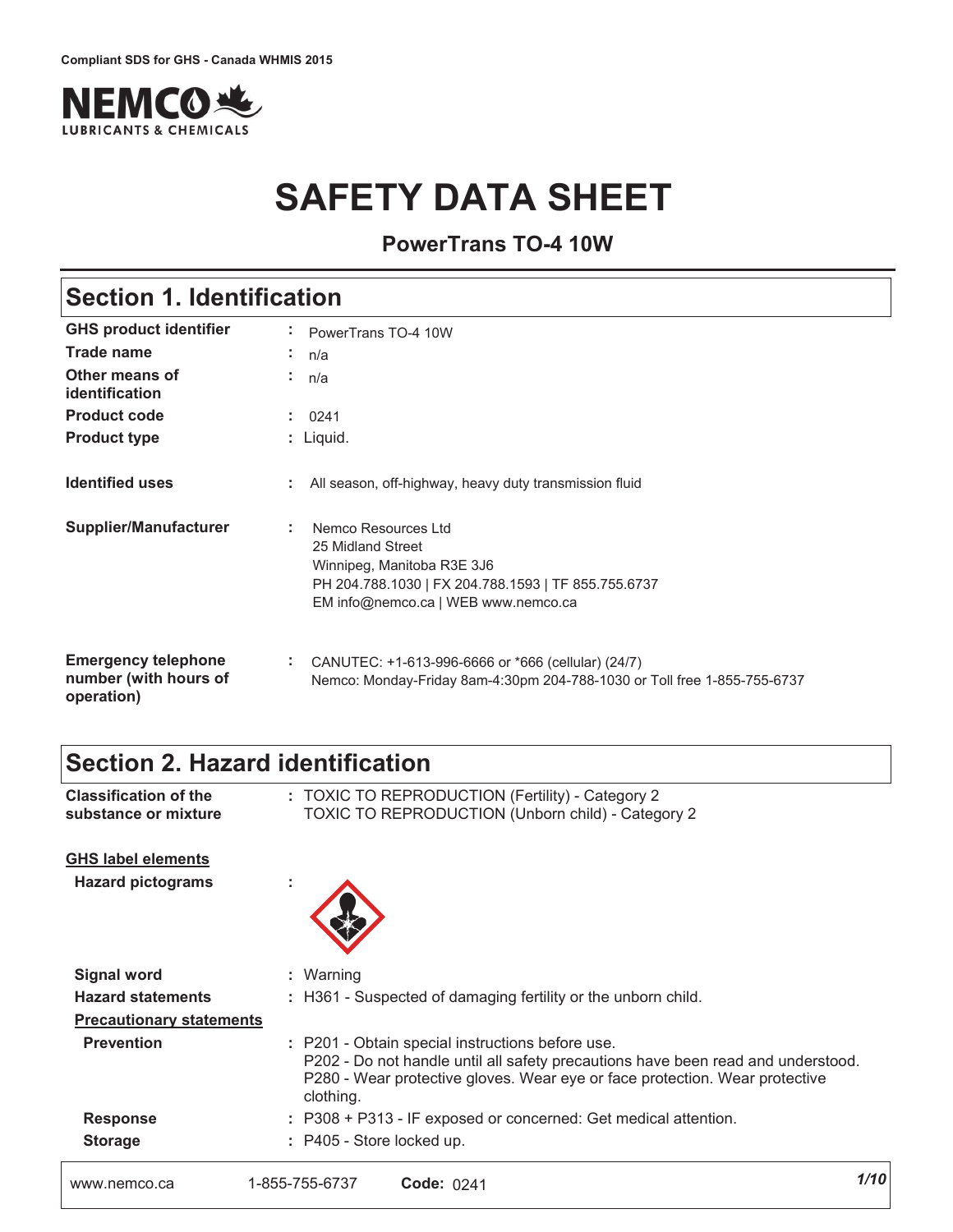

## **Section 2. Hazard identification**

**Disposal** 

: P501 - Dispose of contents and container in accordance with all local, regional, national and international regulations.

Other hazards which do not : None known. result in classification/ **HHNOC/PHNOC** 

## Section 3. Composition/information on ingredients

| Substance/mixture | : Mixture |
|-------------------|-----------|
| Other means of    | ∴ n/a     |
| identification    |           |

| <b>CAS number/other identifiers</b> |  |
|-------------------------------------|--|
|                                     |  |

| <b>CAS number</b>   | : Not applicable. |
|---------------------|-------------------|
| <b>Product code</b> | : 0241            |

| Ingredient name                                                   | $\%$ (w/w) | <b>CAS number</b> |
|-------------------------------------------------------------------|------------|-------------------|
| Distillates (petroleum), hydrotreated heavy paraffinic            | $30 - 75$  | 64742-54-7        |
| Zinc bis[bis(tetrapropylenephenyl)] bis(hydrogen dithiophosphate) | $0.3 - 1$  | 11059-65-7        |

There are no additional ingredients present which, within the current knowledge of the supplier and in the concentrations applicable, are classified as hazardous to health or the environment and hence require reporting in this section.

Occupational exposure limits, if available, are listed in Section 8.

## **Section 4. First-aid measures**

### **Description of necessary first aid measures**

| Eye contact         | : Immediately flush eyes with plenty of water, occasionally lifting the upper and lower<br>eyelids. Check for and remove any contact lenses. Continue to rinse for at least 20<br>minutes. Get medical attention if irritation occurs.                                                                                                                                                                                                                                                                                                                           |
|---------------------|------------------------------------------------------------------------------------------------------------------------------------------------------------------------------------------------------------------------------------------------------------------------------------------------------------------------------------------------------------------------------------------------------------------------------------------------------------------------------------------------------------------------------------------------------------------|
| <b>Inhalation</b>   | : Remove victim to fresh air and keep at rest in a position comfortable for breathing.<br>If not breathing, if breathing is irregular or if respiratory arrest occurs, provide<br>artificial respiration or oxygen by trained personnel. It may be dangerous to the<br>person providing aid to give mouth-to-mouth resuscitation. Get medical attention. If<br>unconscious, place in recovery position and get medical attention immediately.<br>Maintain an open airway.                                                                                        |
| <b>Skin contact</b> | : Flush contaminated skin with plenty of water. Continue to rinse for at least 20<br>minutes. Get medical attention. Wash clothing before reuse. Clean shoes<br>thoroughly before reuse.                                                                                                                                                                                                                                                                                                                                                                         |
| Ingestion           | : Wash out mouth with water. Remove victim to fresh air and keep at rest in a<br>position comfortable for breathing. If material has been swallowed and the exposed<br>person is conscious, give small quantities of water to drink. Stop if the exposed<br>person feels sick as vomiting may be dangerous. Do not induce vomiting unless<br>directed to do so by medical personnel. If vomiting occurs, the head should be kept<br>low so that vomit does not enter the lungs. Get medical attention. Never give<br>anything by mouth to an unconscious person. |

### Most important symptoms/effects, acute and delayed

#### **Potential acute health effects**

| Eye contact         | : No known significant effects or critical hazards. |
|---------------------|-----------------------------------------------------|
| <b>Inhalation</b>   | : No known significant effects or critical hazards. |
| <b>Skin contact</b> | : No known significant effects or critical hazards. |
| Ingestion           | : No known significant effects or critical hazards. |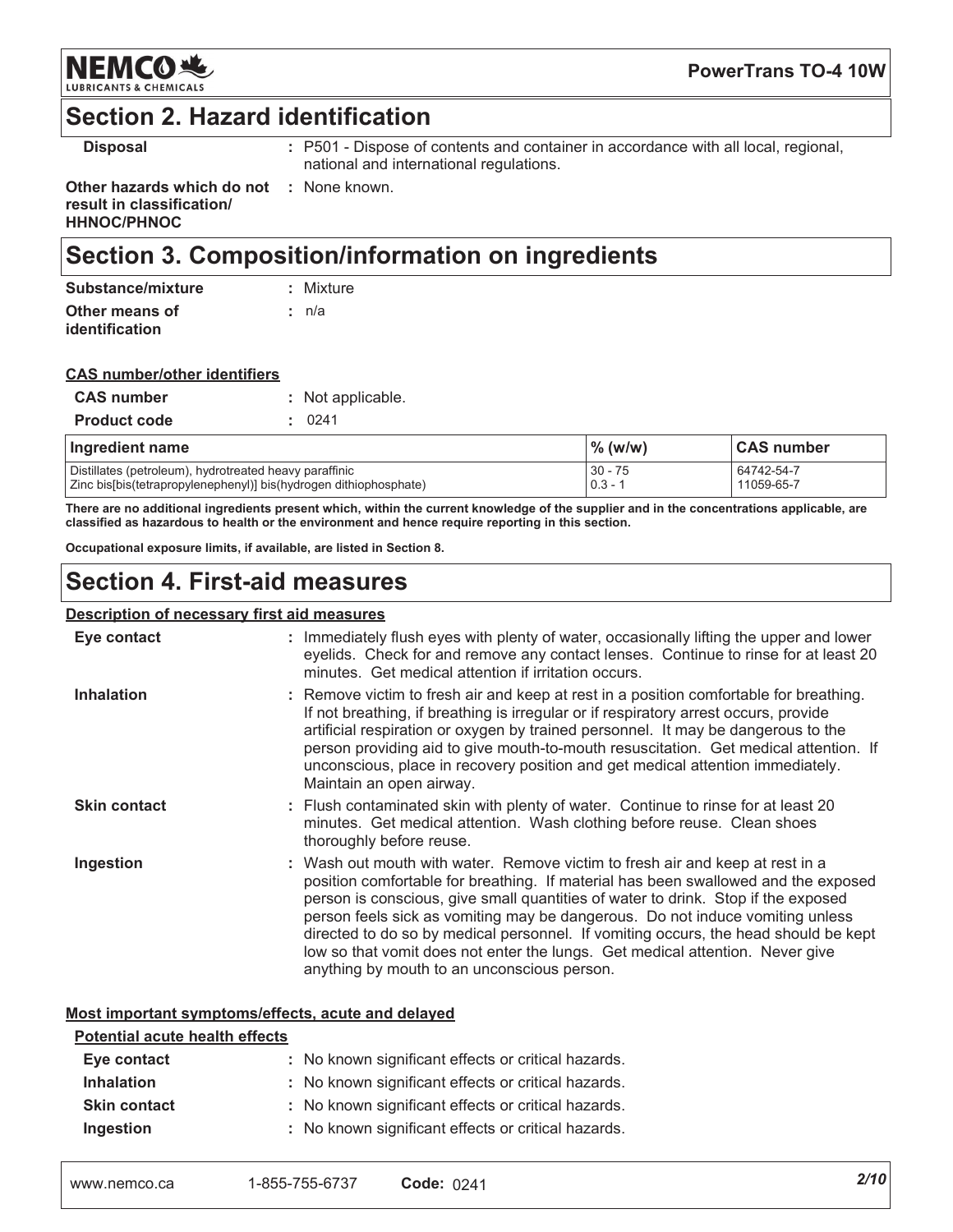**NEMCO头** LUBR

**PowerTrans TO-4 10W** 

### **Section 4. First-aid measures**

### Over-exposure signs/symptoms

| Eye contact<br><b>Inhalation</b> | : No known significant effects or critical hazards.<br>: Adverse symptoms may include the following:<br>reduced fetal weight<br>increase in fetal deaths<br>skeletal malformations |  |
|----------------------------------|------------------------------------------------------------------------------------------------------------------------------------------------------------------------------------|--|
| <b>Skin contact</b>              | : Adverse symptoms may include the following:<br>reduced fetal weight<br>increase in fetal deaths<br>skeletal malformations                                                        |  |
| Ingestion                        | : Adverse symptoms may include the following:<br>reduced fetal weight<br>increase in fetal deaths<br>skeletal malformations                                                        |  |

### Indication of immediate medical attention and special treatment needed, if necessary

| Notes to physician                | : Treat symptomatically. Contact poison treatment specialist immediately if large<br>quantities have been ingested or inhaled.                                                |
|-----------------------------------|-------------------------------------------------------------------------------------------------------------------------------------------------------------------------------|
| <b>Specific treatments</b>        | : No specific treatment.                                                                                                                                                      |
| <b>Protection of first-aiders</b> | : No action shall be taken involving any personal risk or without suitable training. It<br>may be dangerous to the person providing aid to give mouth-to-mouth resuscitation. |

See toxicological information (Section 11)

## **Section 5. Fire-fighting measures**

| <b>Extinguishing media</b>                               |                                                                                                                                                                             |
|----------------------------------------------------------|-----------------------------------------------------------------------------------------------------------------------------------------------------------------------------|
| Suitable extinguishing<br>media                          | : Use an extinguishing agent suitable for the surrounding fire.                                                                                                             |
| Unsuitable extinguishing<br>media                        | : None known.                                                                                                                                                               |
| Specific hazards arising<br>from the chemical            | : No specific fire or explosion hazard.                                                                                                                                     |
| <b>Hazardous thermal</b><br>decomposition products       | Decomposition products may include the following materials:<br>carbon dioxide<br>carbon monoxide<br>sulfur oxides<br>phosphorus oxides<br>metal oxide/oxides                |
| <b>Special protective actions</b><br>for fire-fighters   | : No special measures are required.                                                                                                                                         |
| <b>Special protective</b><br>equipment for fire-fighters | : Fire-fighters should wear appropriate protective equipment and self-contained<br>breathing apparatus (SCBA) with a full face-piece operated in positive pressure<br>mode. |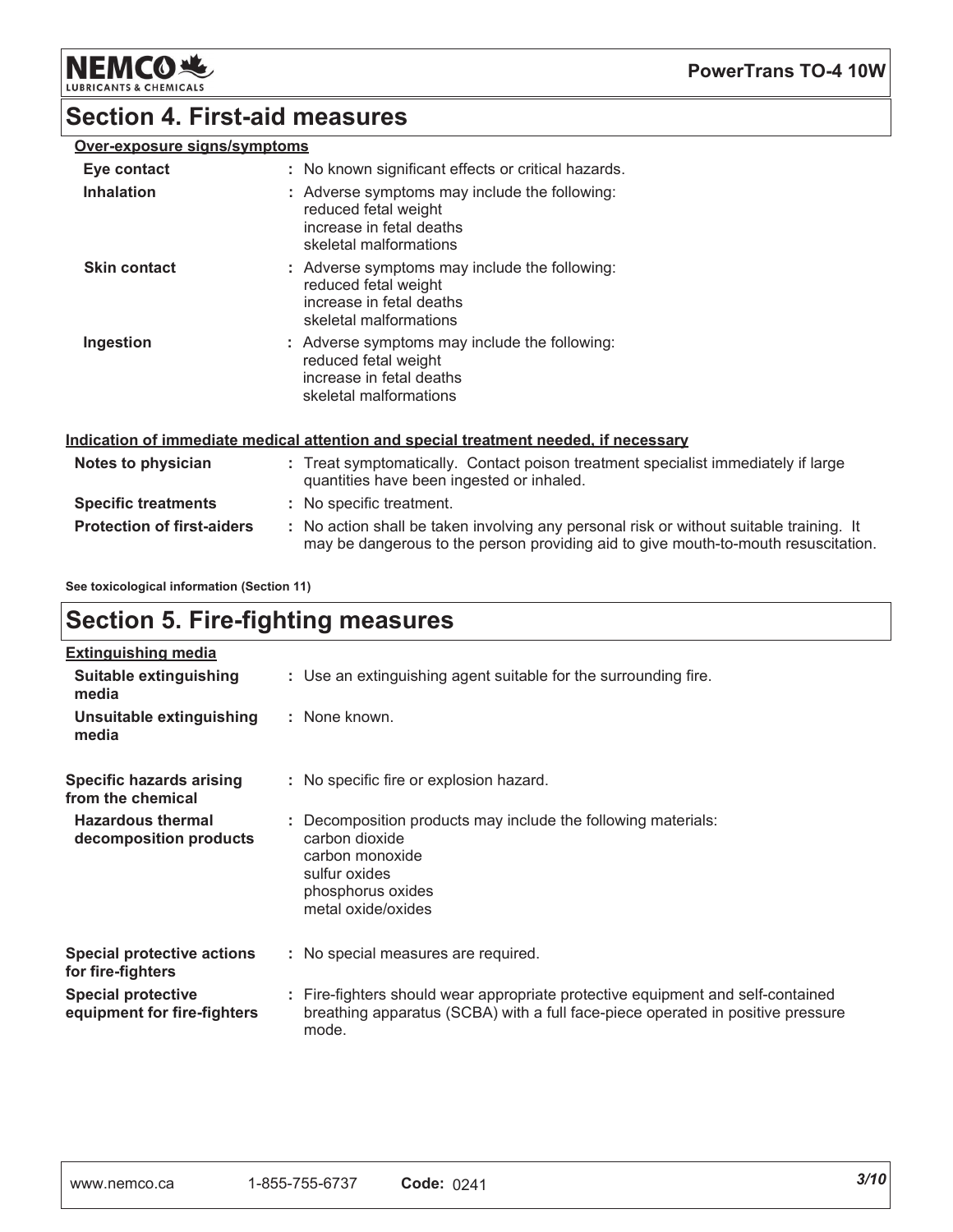**NEMCO头 LUBRICANTS & CHEMICALS** 

## **Section 6. Accidental release measures**

| <b>Personal precautions, protective equipment and emergency procedures</b> |  |                                                                                                                                                                                                                                                                                                                                                                                                                                                                                                                  |  |
|----------------------------------------------------------------------------|--|------------------------------------------------------------------------------------------------------------------------------------------------------------------------------------------------------------------------------------------------------------------------------------------------------------------------------------------------------------------------------------------------------------------------------------------------------------------------------------------------------------------|--|
| For non-emergency<br>personnel                                             |  | : Keep unnecessary and unprotected personnel from entering. Do not touch or walk<br>through spilled material. Avoid breathing vapor or mist. Provide adequate<br>ventilation. Wear appropriate respirator when ventilation is inadequate. Put on<br>appropriate personal protective equipment.                                                                                                                                                                                                                   |  |
|                                                                            |  | For emergency responders : If specialized clothing is required to deal with the spillage, take note of any<br>information in Section 8 on suitable and unsuitable materials. See also the<br>information in "For non-emergency personnel".                                                                                                                                                                                                                                                                       |  |
| <b>Environmental precautions</b>                                           |  | : Avoid dispersal of spilled material and runoff and contact with soil, waterways,<br>drains and sewers. Inform the relevant authorities if the product has caused<br>environmental pollution (sewers, waterways, soil or air).                                                                                                                                                                                                                                                                                  |  |
| Methods and materials for containment and cleaning up                      |  |                                                                                                                                                                                                                                                                                                                                                                                                                                                                                                                  |  |
| <b>Spill</b>                                                               |  | : Stop leak if without risk. Move containers from spill area. Approach release from<br>upwind. Prevent entry into sewers, water courses, basements or confined areas.<br>Wash spillages into an effluent treatment plant or proceed as follows. Contain and<br>collect spillage with non-combustible, absorbent material e.g. sand, earth,<br>vermiculite or diatomaceous earth and place in container for disposal according to<br>local regulations (see Section 13). Dispose of via a licensed waste disposal |  |

contractor. Contaminated absorbent material may pose the same hazard as the spilled product. Note: see Section 1 for emergency contact information and Section

## **Section 7. Handling and storage**

13 for waste disposal.

### **Precautions for safe handling**

| <u>1998819119 TVI 9819 HAHAMHIY</u>                                |                                                                                                                                                                                                                                                                                                                                                                                                                                                                                                                                                                                                                                                                                                                    |
|--------------------------------------------------------------------|--------------------------------------------------------------------------------------------------------------------------------------------------------------------------------------------------------------------------------------------------------------------------------------------------------------------------------------------------------------------------------------------------------------------------------------------------------------------------------------------------------------------------------------------------------------------------------------------------------------------------------------------------------------------------------------------------------------------|
| <b>Protective measures</b>                                         | : Put on appropriate personal protective equipment (see Section 8). Avoid exposure -<br>obtain special instructions before use. Avoid exposure during pregnancy. Do not<br>handle until all safety precautions have been read and understood. Do not get in<br>eyes or on skin or clothing. Do not ingest. Avoid breathing vapor or mist. If during<br>normal use the material presents a respiratory hazard, use only with adequate<br>ventilation or wear appropriate respirator. Keep in the original container or an<br>approved alternative made from a compatible material, kept tightly closed when not<br>in use. Empty containers retain product residue and can be hazardous. Do not<br>reuse container. |
| <b>Advice on general</b><br>occupational hygiene                   | : Eating, drinking and smoking should be prohibited in areas where this material is<br>handled, stored and processed. Workers should wash hands and face before eating,<br>drinking and smoking. See also Section 8 for additional information on hygiene<br>measures. Remove contaminated clothing and protective equipment before entering<br>eating areas.                                                                                                                                                                                                                                                                                                                                                      |
| Conditions for safe storage,<br>including any<br>incompatibilities | : Store in accordance with local regulations. Store in original container protected from<br>direct sunlight in a dry, cool and well-ventilated area, away from incompatible<br>materials (see Section 10) and food and drink. Store locked up. Keep container<br>tightly closed and sealed until ready for use. Containers that have been opened<br>must be carefully resealed and kept upright to prevent leakage. Do not store in<br>unlabeled containers. Use appropriate containment to avoid environmental<br>contamination.                                                                                                                                                                                  |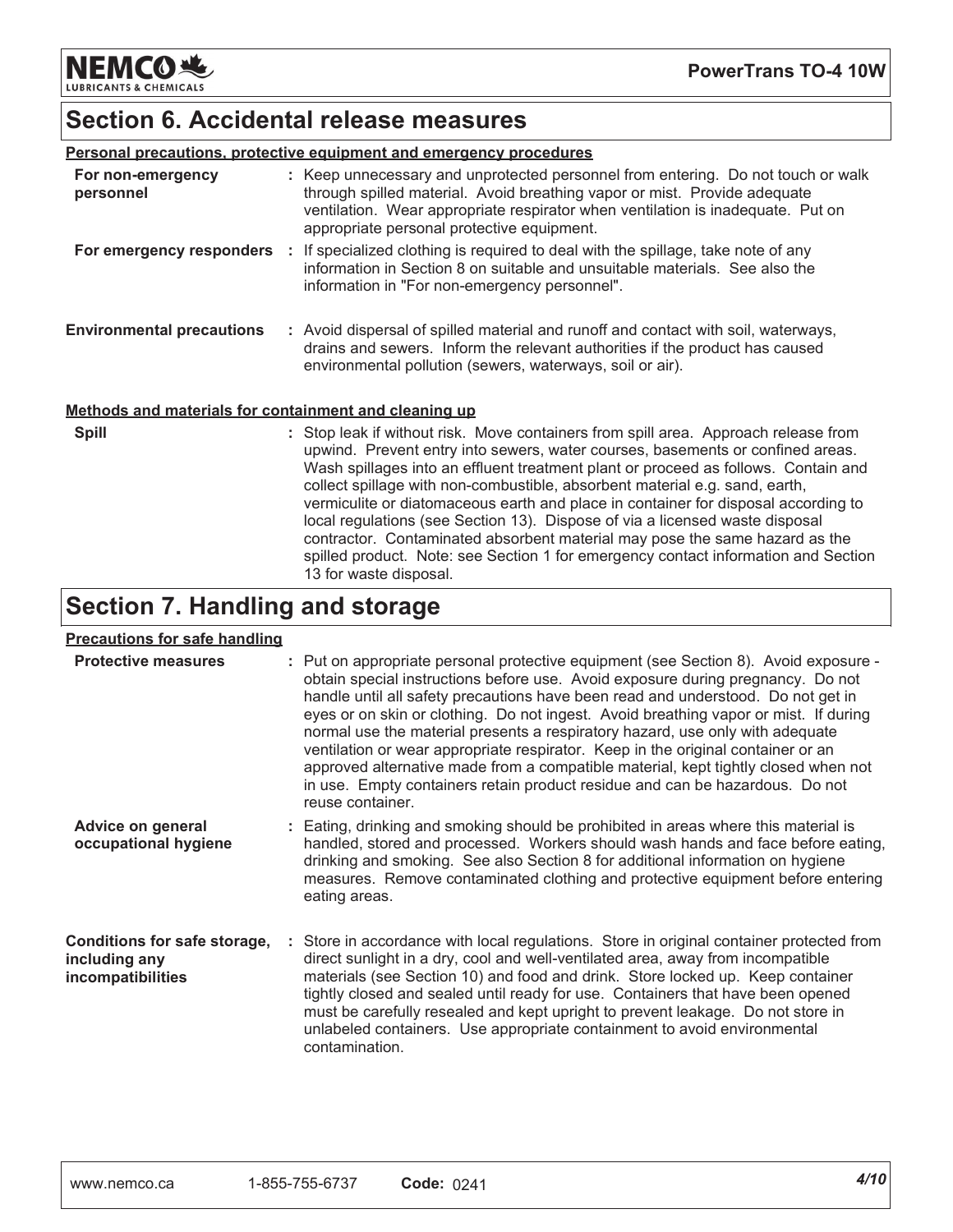

## Section 8. Exposure controls/personal protection

### **Control parameters**

### **Occupational exposure limits**

| Ingredient name                                        | <b>Exposure limits</b>                                                                                                                                                                                                                                                                                                                                                                                                                                    |
|--------------------------------------------------------|-----------------------------------------------------------------------------------------------------------------------------------------------------------------------------------------------------------------------------------------------------------------------------------------------------------------------------------------------------------------------------------------------------------------------------------------------------------|
| Distillates (petroleum), hydrotreated heavy paraffinic | CA Alberta Provincial (Canada, 4/2009).<br>8 hrs OEL: 5 mg/m <sup>3</sup> 8 hours. Form: Mist<br>15 min OEL: 10 mg/m <sup>3</sup> 15 minutes. Form: Mist<br>CA Ontario Provincial (Canada, 7/2015).<br>TWA: 5 mg/m <sup>3</sup> 8 hours. Form: Mist<br>STEL: 10 mg/m <sup>3</sup> 15 minutes. Form: Mist<br>CA Quebec Provincial (Canada, 1/2014).<br>TWAEV: 5 mg/m <sup>3</sup> 8 hours. Form: Mist<br>STEV: 10 mg/m <sup>3</sup> 15 minutes. Form: Mist |

| <b>Appropriate engineering</b><br>controls |    | : If user operations generate dust, fumes, gas, vapor or mist, use process enclosures,<br>local exhaust ventilation or other engineering controls to keep worker exposure to<br>airborne contaminants below any recommended or statutory limits.                                                                                                                                                  |  |
|--------------------------------------------|----|---------------------------------------------------------------------------------------------------------------------------------------------------------------------------------------------------------------------------------------------------------------------------------------------------------------------------------------------------------------------------------------------------|--|
| <b>Environmental exposure</b><br>controls  | ÷. | Emissions from ventilation or work process equipment should be checked to ensure<br>they comply with the requirements of environmental protection legislation.                                                                                                                                                                                                                                    |  |
| <b>Individual protection measures</b>      |    |                                                                                                                                                                                                                                                                                                                                                                                                   |  |
| Hygiene measures                           |    | : Wash hands, forearms and face thoroughly after handling chemical products, before<br>eating, smoking and using the lavatory and at the end of the working period.<br>Appropriate techniques should be used to remove potentially contaminated clothing.<br>Wash contaminated clothing before reusing. Ensure that eyewash stations and<br>safety showers are close to the workstation location. |  |
| <b>Eye/face protection</b>                 |    | : Safety eyewear complying with an approved standard should be used when a risk<br>assessment indicates this is necessary to avoid exposure to liquid splashes, mists,<br>gases or dusts. If contact is possible, the following protection should be worn,<br>unless the assessment indicates a higher degree of protection: safety glasses with<br>side-shields.                                 |  |
| <b>Skin protection</b>                     |    |                                                                                                                                                                                                                                                                                                                                                                                                   |  |
| <b>Hand protection</b>                     |    | : Chemical-resistant, impervious gloves complying with an approved standard should<br>be worn at all times when handling chemical products if a risk assessment indicates<br>this is necessary.                                                                                                                                                                                                   |  |
| <b>Body protection</b>                     |    | : Personal protective equipment for the body should be selected based on the task<br>being performed and the risks involved and should be approved by a specialist<br>before handling this product.                                                                                                                                                                                               |  |
| Other skin protection                      |    | : Appropriate footwear and any additional skin protection measures should be<br>selected based on the task being performed and the risks involved and should be<br>approved by a specialist before handling this product.                                                                                                                                                                         |  |
| <b>Respiratory protection</b>              |    | : Based on the hazard and potential for exposure, select a respirator that meets the<br>appropriate standard or certification. Respirators must be used according to a<br>respiratory protection program to ensure proper fitting, training, and other important<br>aspects of use.                                                                                                               |  |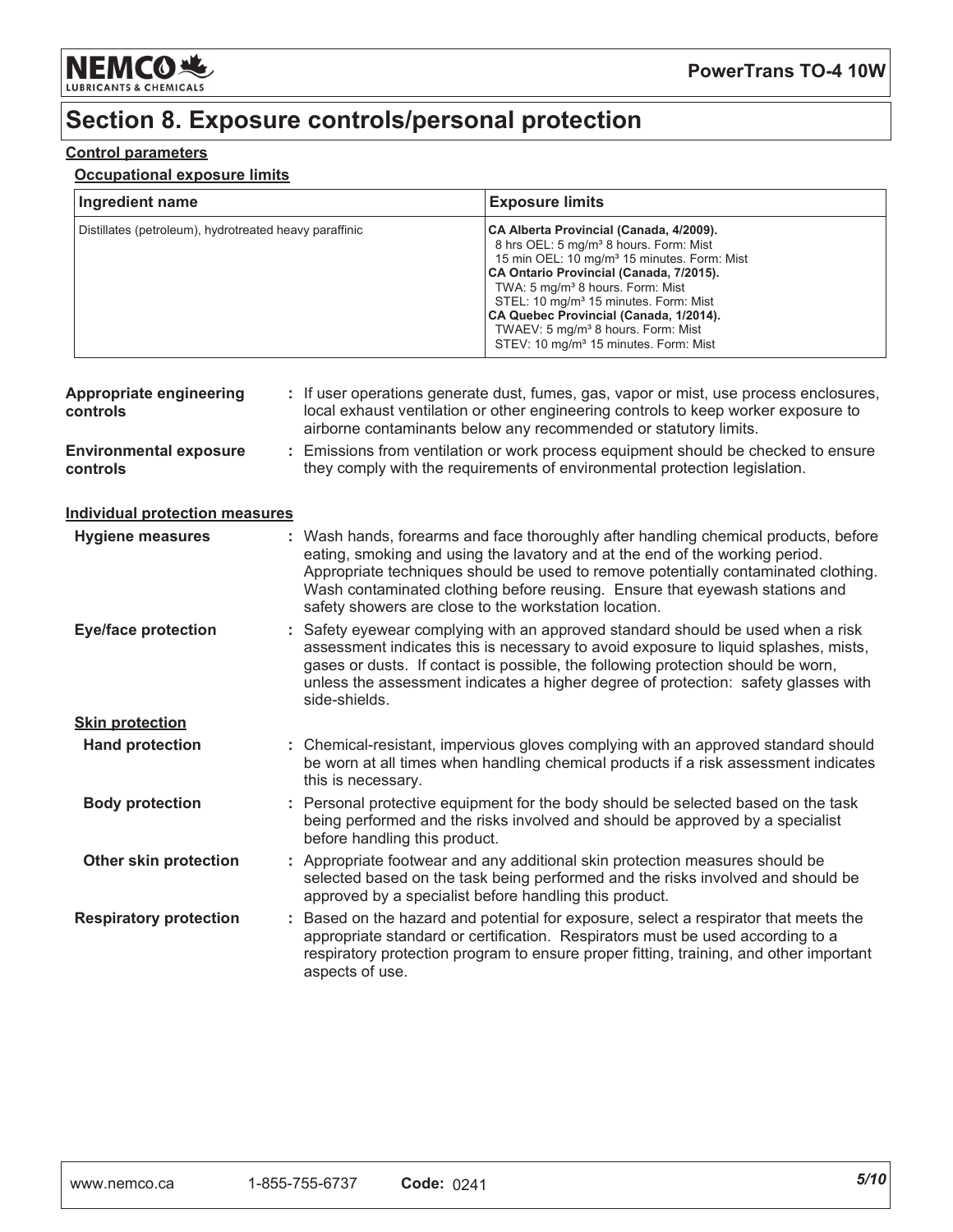

### **PowerTrans TO-4 10W**

## Section 9. Physical and chemical properties

#### **Appearance**

| <b>Physical state</b>                           | : Liquid. [Viscous.]                                                                                          |
|-------------------------------------------------|---------------------------------------------------------------------------------------------------------------|
| Color                                           | $:$ Amber.                                                                                                    |
| Odor                                            | Mild hydrocarbon.                                                                                             |
| <b>Odor threshold</b>                           | : Not available.                                                                                              |
| рH                                              | : Not available.                                                                                              |
| <b>Freezing point</b>                           | : $-36^{\circ}$ C ( $-32.8^{\circ}$ F)                                                                        |
| <b>Boiling point</b>                            | : Not available.                                                                                              |
| <b>Flash point</b>                              | : Not available.                                                                                              |
| <b>Evaporation rate</b>                         | : Not available.                                                                                              |
| <b>Flammability (solid, gas)</b>                | : Not available.                                                                                              |
| Lower and upper explosive<br>(flammable) limits | : Not available.                                                                                              |
| Vapor pressure                                  | : Not available.                                                                                              |
| <b>Vapor density</b>                            | : Not available.                                                                                              |
| <b>Relative density</b>                         | : 0.87                                                                                                        |
| <b>Solubility</b>                               | : Negligible in water.                                                                                        |
| Partition coefficient: n-<br>octanol/water      | : Not available.                                                                                              |
| <b>Auto-ignition temperature</b>                | : Not available.                                                                                              |
| <b>Decomposition temperature</b>                | : Not available.                                                                                              |
| <b>Viscosity</b>                                | : Kinematic: $6.1 \text{ cSt } (100^{\circ} \text{C})$<br>Kinematic: $38.5 \text{ cSt} (40^{\circ} \text{C})$ |

## Section 10. Stability and reactivity

| <b>Reactivity</b>                            | : No specific test data related to reactivity available for this product or its ingredients.              |
|----------------------------------------------|-----------------------------------------------------------------------------------------------------------|
| <b>Chemical stability</b>                    | : The product is stable.                                                                                  |
| <b>Possibility of hazardous</b><br>reactions | : Under normal conditions of storage and use, hazardous reactions will not occur.                         |
| <b>Conditions to avoid</b>                   | : No specific data.                                                                                       |
| Incompatible materials                       | : Reactive or incompatible with the following materials: oxidizing materials.                             |
| <b>Hazardous decomposition</b><br>products   | : Under normal conditions of storage and use, hazardous decomposition products<br>should not be produced. |

## **Section 11. Toxicological information**

### Information on toxicological effects

### **Acute toxicity**

There is no data available.

### **Irritation/Corrosion**

There is no data available.

### **Sensitization**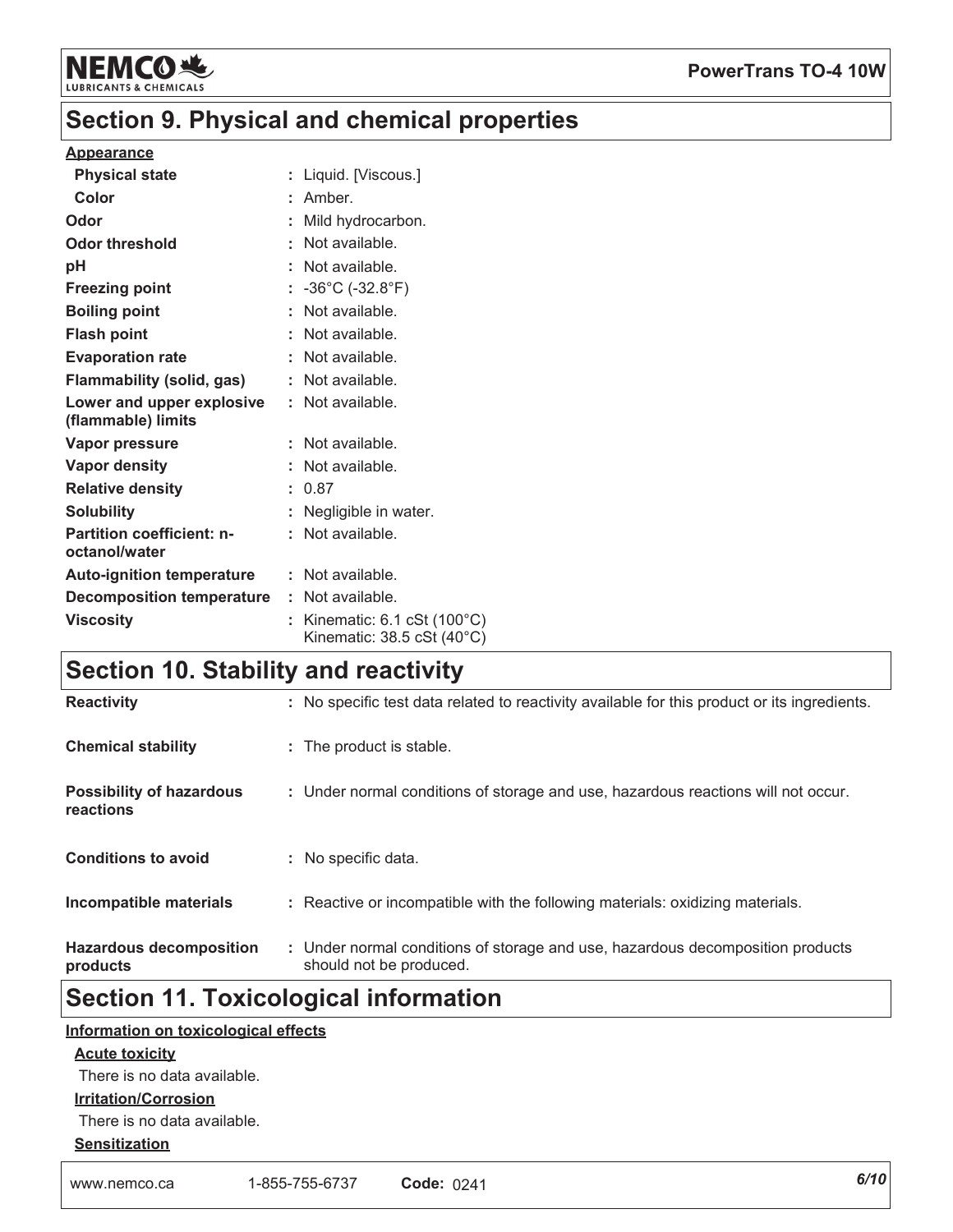

#### Section 11 Toxicological information L

|                                                          | oecuon 11. roxicological imorniation                                         |                                                                                          |  |
|----------------------------------------------------------|------------------------------------------------------------------------------|------------------------------------------------------------------------------------------|--|
| There is no data available.                              |                                                                              |                                                                                          |  |
| <b>Mutagenicity</b>                                      |                                                                              |                                                                                          |  |
| There is no data available.                              |                                                                              |                                                                                          |  |
| <b>Carcinogenicity</b>                                   |                                                                              |                                                                                          |  |
| There is no data available.                              |                                                                              |                                                                                          |  |
| <b>Reproductive toxicity</b>                             |                                                                              |                                                                                          |  |
| There is no data available.                              |                                                                              |                                                                                          |  |
| Teratogenicity                                           |                                                                              |                                                                                          |  |
| There is no data available.                              |                                                                              |                                                                                          |  |
| Specific target organ toxicity (single exposure)         |                                                                              |                                                                                          |  |
| There is no data available.                              |                                                                              |                                                                                          |  |
| Specific target organ toxicity (repeated exposure)       |                                                                              |                                                                                          |  |
| There is no data available.                              |                                                                              |                                                                                          |  |
| <b>Aspiration hazard</b>                                 |                                                                              |                                                                                          |  |
| <b>Name</b>                                              |                                                                              | <b>Result</b>                                                                            |  |
| Distillates (petroleum), hydrotreated heavy paraffinic   |                                                                              | <b>ASPIRATION HAZARD - Category 1</b>                                                    |  |
|                                                          |                                                                              |                                                                                          |  |
| Information on the likely<br>routes of exposure          | : Dermal contact. Eye contact. Inhalation. Ingestion.                        |                                                                                          |  |
| <b>Potential acute health effects</b>                    |                                                                              |                                                                                          |  |
| Eye contact                                              | No known significant effects or critical hazards.<br>÷                       |                                                                                          |  |
| <b>Inhalation</b>                                        | No known significant effects or critical hazards.                            |                                                                                          |  |
| <b>Skin contact</b>                                      | No known significant effects or critical hazards.                            |                                                                                          |  |
| Ingestion                                                | : No known significant effects or critical hazards.                          |                                                                                          |  |
|                                                          |                                                                              |                                                                                          |  |
|                                                          | Symptoms related to the physical, chemical and toxicological characteristics |                                                                                          |  |
| Eye contact                                              | : No known significant effects or critical hazards.                          |                                                                                          |  |
| <b>Inhalation</b>                                        | : Adverse symptoms may include the following:<br>reduced fetal weight        |                                                                                          |  |
|                                                          | increase in fetal deaths                                                     |                                                                                          |  |
|                                                          | skeletal malformations                                                       |                                                                                          |  |
| <b>Skin contact</b>                                      | : Adverse symptoms may include the following:                                |                                                                                          |  |
|                                                          | reduced fetal weight<br>increase in fetal deaths                             |                                                                                          |  |
|                                                          | skeletal malformations                                                       |                                                                                          |  |
| Ingestion                                                | : Adverse symptoms may include the following:                                |                                                                                          |  |
|                                                          | reduced fetal weight                                                         |                                                                                          |  |
|                                                          | increase in fetal deaths                                                     |                                                                                          |  |
|                                                          | skeletal malformations                                                       |                                                                                          |  |
|                                                          |                                                                              |                                                                                          |  |
|                                                          |                                                                              | Delayed and immediate effects and also chronic effects from short and long term exposure |  |
| <b>Short term exposure</b><br><b>Potential immediate</b> |                                                                              |                                                                                          |  |
| effects                                                  | : No known significant effects or critical hazards.                          |                                                                                          |  |
| <b>Potential delayed effects</b>                         | : No known significant effects or critical hazards.                          |                                                                                          |  |
| Long term exposure                                       |                                                                              |                                                                                          |  |
|                                                          |                                                                              |                                                                                          |  |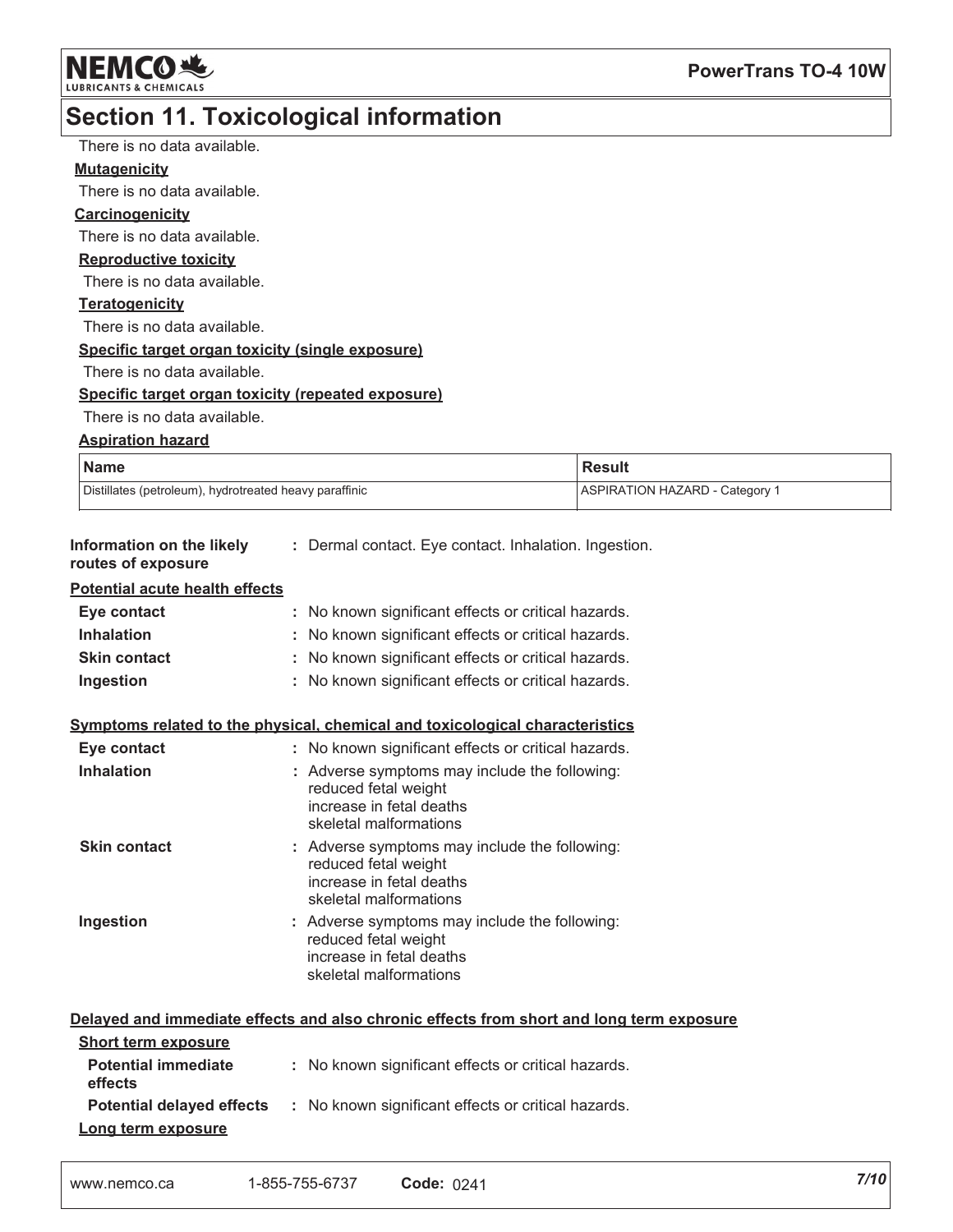

## **Section 11. Toxicological information**

| <b>Potential immediate</b><br>effects   | : No known significant effects or critical hazards. |
|-----------------------------------------|-----------------------------------------------------|
| <b>Potential delayed effects</b>        | : No known significant effects or critical hazards. |
| <b>Potential chronic health effects</b> |                                                     |
| General                                 | : No known significant effects or critical hazards. |
| Carcinogenicity                         | : No known significant effects or critical hazards. |
| <b>Mutagenicity</b>                     | : No known significant effects or critical hazards. |
| <b>Teratogenicity</b>                   | : Suspected of damaging the unborn child.           |
| <b>Developmental effects</b>            | : No known significant effects or critical hazards. |
| <b>Fertility effects</b>                | Suspected of damaging fertility.                    |

#### **Numerical measures of toxicity**

### **Acute toxicity estimates**

There is no data available.

## **Section 12. Ecological information**

#### **Toxicity**

There is no data available.

### Persistence and degradability

There is no data available.

### **Bioaccumulative potential**

There is no data available.

#### **Mobility in soil**

| Soil/water partition   | : There is no data available. |
|------------------------|-------------------------------|
| coefficient $(K_{oc})$ |                               |

: No known significant effects or critical hazards. Other adverse effects

### **Section 13. Disposal considerations**

| <b>Disposal methods</b> | : The generation of waste should be avoided or minimized wherever possible.<br>Disposal of this product, solutions and any by-products should comply with the<br>requirements of environmental protection and waste disposal legislation and any<br>regional local authority requirements. Dispose of surplus and non-recyclable<br>products via a licensed waste disposal contractor. Waste should not be disposed of<br>untreated to the sewer unless fully compliant with the requirements of all authorities<br>with jurisdiction. Waste packaging should be recycled. Incineration or landfill<br>should only be considered when recycling is not feasible. This material and its<br>container must be disposed of in a safe way. Care should be taken when handling<br>empty containers that have not been cleaned or rinsed out. Empty containers or |
|-------------------------|-------------------------------------------------------------------------------------------------------------------------------------------------------------------------------------------------------------------------------------------------------------------------------------------------------------------------------------------------------------------------------------------------------------------------------------------------------------------------------------------------------------------------------------------------------------------------------------------------------------------------------------------------------------------------------------------------------------------------------------------------------------------------------------------------------------------------------------------------------------|
|                         | liners may retain some product residues. Avoid dispersal of spilled material and<br>runoff and contact with soil, waterways, drains and sewers.                                                                                                                                                                                                                                                                                                                                                                                                                                                                                                                                                                                                                                                                                                             |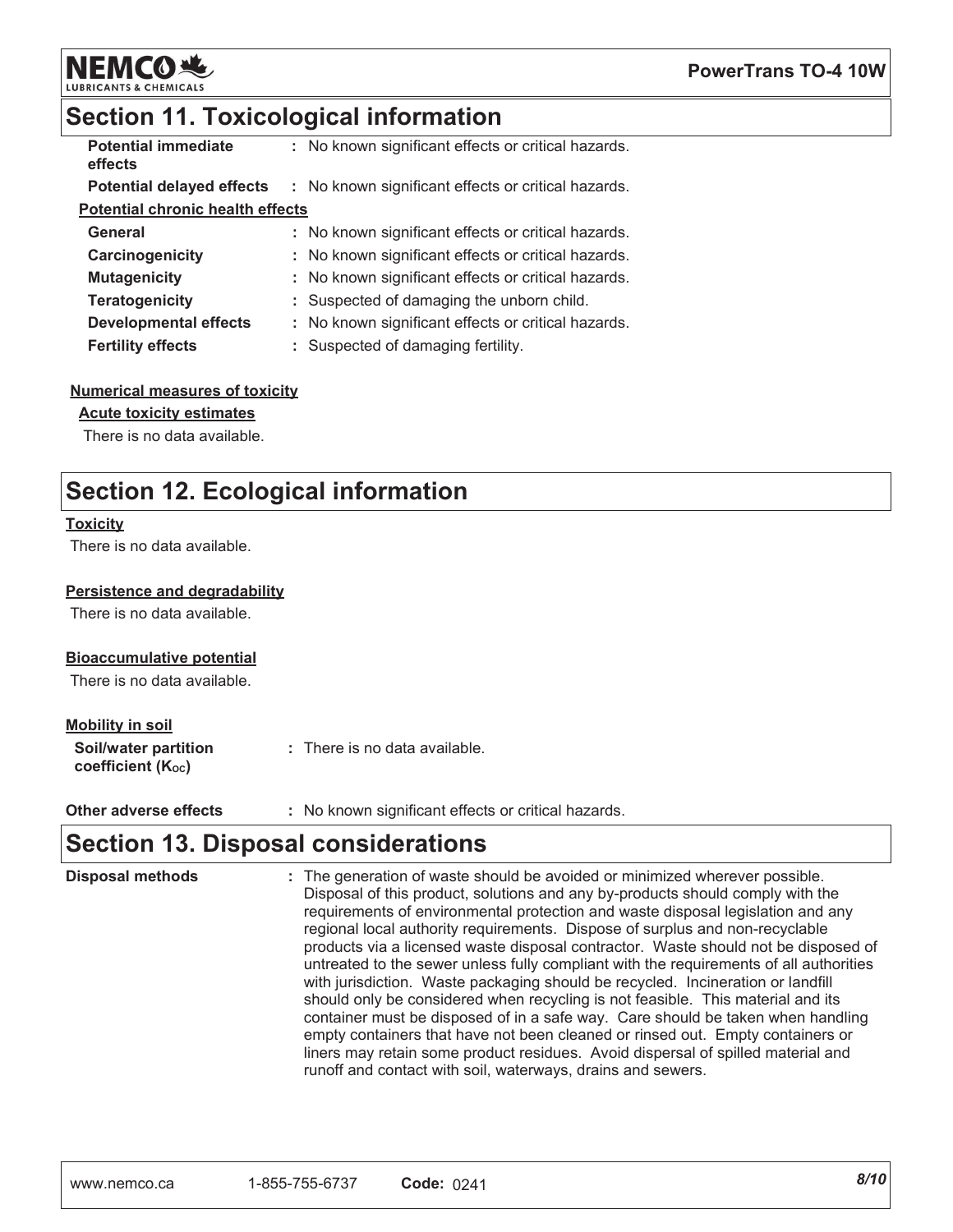

## **Section 14. Transport information**

|                                      | <b>TDG Classification</b> | <b>IMDG</b>              | <b>IATA</b>    |
|--------------------------------------|---------------------------|--------------------------|----------------|
| <b>UN number</b>                     | Not regulated.            | Not regulated.           | Not regulated. |
| <b>UN proper</b><br>shipping name    | ۰                         | $\overline{\phantom{0}}$ |                |
| <b>Transport</b><br>hazard class(es) |                           | $\overline{\phantom{a}}$ |                |
| <b>Packing group</b>                 |                           | ٠                        |                |
| <b>Environmental</b><br>hazards      | No.                       | No.                      | No.            |
| <b>Additional</b><br>information     |                           |                          |                |

**AERG** : Not applicable

Special precautions for user : Transport within user's premises: always transport in closed containers that are upright and secure. Ensure that persons transporting the product know what to do in the event of an accident or spillage.

## **Section 15. Regulatory information**

### **Canadian lists**

| <b>Canadian NPRI</b>         | (hydrogen dithiophosphate) | : The following components are listed: Zinc bis[bis(tetrapropylenephenyl)] bis |
|------------------------------|----------------------------|--------------------------------------------------------------------------------|
| <b>CEPA Toxic substances</b> |                            | : None of the components are listed.                                           |
| <b>Canada inventory</b>      | : Not determined.          |                                                                                |

### **Section 16. Other information**

### Procedure used to derive the classification

| <b>Classification</b>                             | <b>Justification</b> |
|---------------------------------------------------|----------------------|
| TOXIC TO REPRODUCTION (Fertility) - Category 2    | Calculation method   |
| TOXIC TO REPRODUCTION (Unborn child) - Category 2 | Calculation method   |

| <b>History</b>       |                                                                                                                                                                                                                                                                                                                                                                                                                                                                                                                                                               |
|----------------------|---------------------------------------------------------------------------------------------------------------------------------------------------------------------------------------------------------------------------------------------------------------------------------------------------------------------------------------------------------------------------------------------------------------------------------------------------------------------------------------------------------------------------------------------------------------|
| Date of issue        | : 10/15/2016                                                                                                                                                                                                                                                                                                                                                                                                                                                                                                                                                  |
| <b>Version</b>       | : 1                                                                                                                                                                                                                                                                                                                                                                                                                                                                                                                                                           |
| <b>Prepared by</b>   | : KMK Regulatory Services Inc.                                                                                                                                                                                                                                                                                                                                                                                                                                                                                                                                |
| Key to abbreviations | : ATE = Acute Toxicity Estimate<br><b>BCF</b> = Bioconcentration Factor<br>GHS = Globally Harmonized System of Classification and Labelling of Chemicals<br>IATA = International Air Transport Association<br>IBC = Intermediate Bulk Container<br><b>IMDG = International Maritime Dangerous Goods</b><br>LogPow = logarithm of the octanol/water partition coefficient<br>MARPOL = International Convention for the Prevention of Pollution From Ships,<br>1973 as modified by the Protocol of 1978. ("Marpol" = marine pollution)<br>$UN = United Nations$ |
|                      |                                                                                                                                                                                                                                                                                                                                                                                                                                                                                                                                                               |